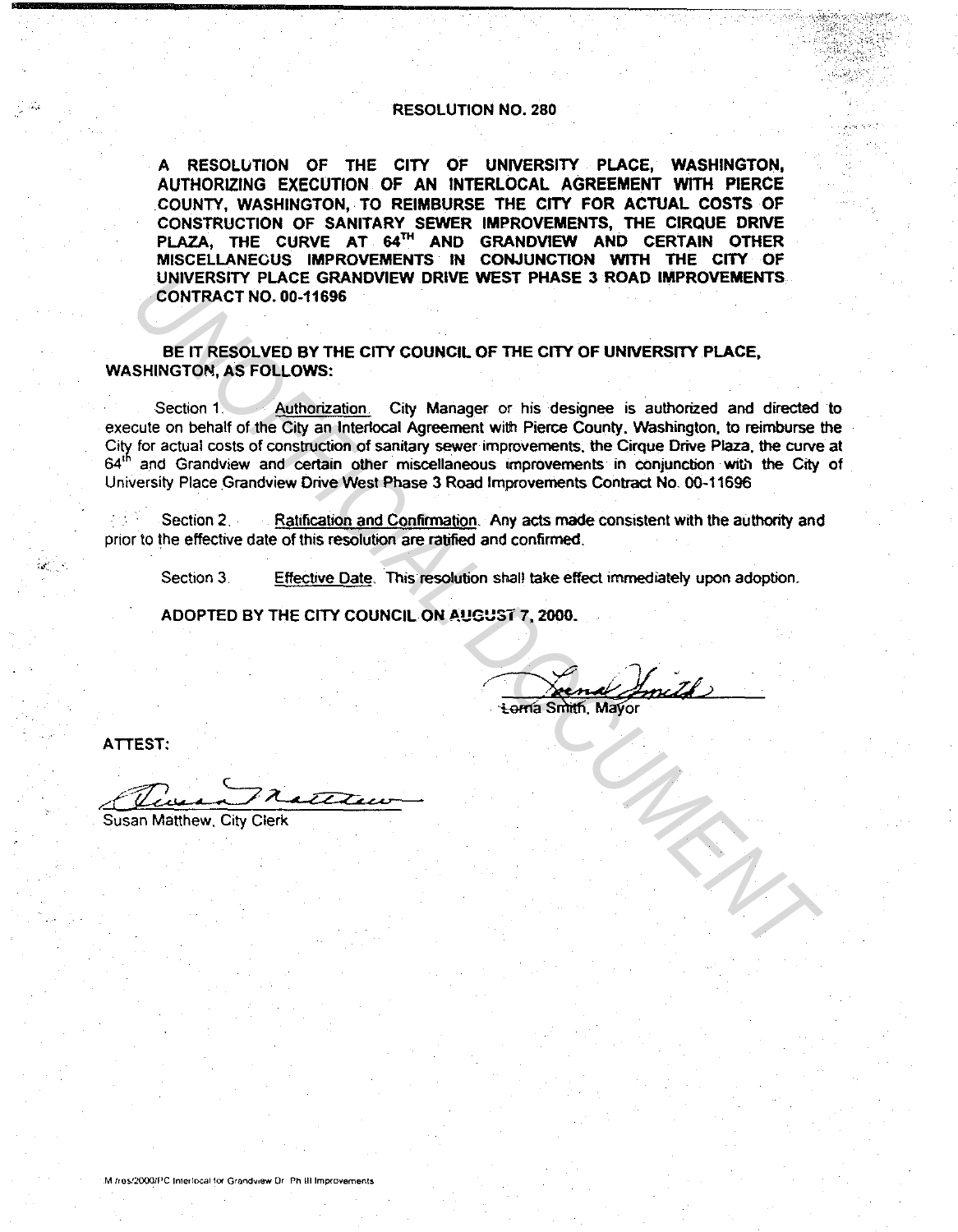INTERAGENCY AGREEMENT BETWEEN THE COUNTY OF PIERCE AND THE CITY OF UNIVERSITY PLACE TO REIMBURSE THE CITY FOR ACTUAL COSTS OF CONSTRUCTION OF SANITARY SEWER IMPROVEMENTS, THE CIRQUE DRIVE PLAZA, THE CURVE AT 64™ AND GRANDVIEW AND CERTAIN OTHER MISCELLANEOUS IMPROVEMENTS IN CONJUNCTION WITH THE CITY OF UNIVERSITY PLACE GRANDVIEW DRIVE WEST PHASE 3 ROAD IMPROVEMENTS CONTRACT NO. 00-11696 **INTEREACTIVE ASSEMBLATE DETAINED TO THE COUNTY OF PIERCE AND THE CITY OF UNIVERSITY PLACE TO REIMBURSE THE CITY FOR ACTUAL COSTS OF CONSTRUCTION OF SANITARY SEWER MPROVEMENTS, THE CIRQUE DRIVER AT SAME PARAMOVIEW AND CERT** 

 $\cdot$   $\cdot$   $\cdot$   $\cdot$   $\cdot$   $\cdot$ 

WHEREAS, the City has completed engineering design plans for roadway and related improvements to Grandview Drive West between 48<sup>th</sup> Avenue and 64<sup>th</sup> Avenue within the City collectively known as the Grandview Drive West Phase 3 project; and

WHEREAS. the County has proposed an urban trail parallel to Grandview Drive and desires to see certain additional improvements related to this trail included in the Grandview Drive West Phase 3 project and the City is willing to include those Improvements in the construction project provided the County reimburse the City for the cost of those improvements: and

WHEREAS. the City and the County have previously entered into an interagency agreement entitled "Agreement Between Pierce County and the City of University Place Regarding Grandview Drive West Phase Ill and the Chambers Creek Properties" dated March 17. 2000 (Grandview Dnve West Phase 3 Agreement) which outlines the various responsibilities of the City and the County in regards to the Grandview Dnve Phase 3 project: and

WHEREAS. the City has received and awarded a bid for the undertaking of Grandview Drive Phase 3 improvements. mcludmg the certain additional improvements called for in the Grandview Drive West Phase 3 Agreement; and

WHEREAS. the County operates a sanitary sewer utility franchise agreement within the City of University Place. and

NOW THEREFORE. the contracting parties agree as follows:

1 County will Reimburse City for Installation of Certain Improvements. In exchange for the City including certain improvements in its contract for roadway improvements, the County will reimburse the City for the actual construction costs of those improvements as set forth in Exhibit A,

Interagency Agreement Between Pierce County And the City of University Place for Reimbursement (it and view Drive Phase III Improvements - Contract 00-11696) l'age 1 of 6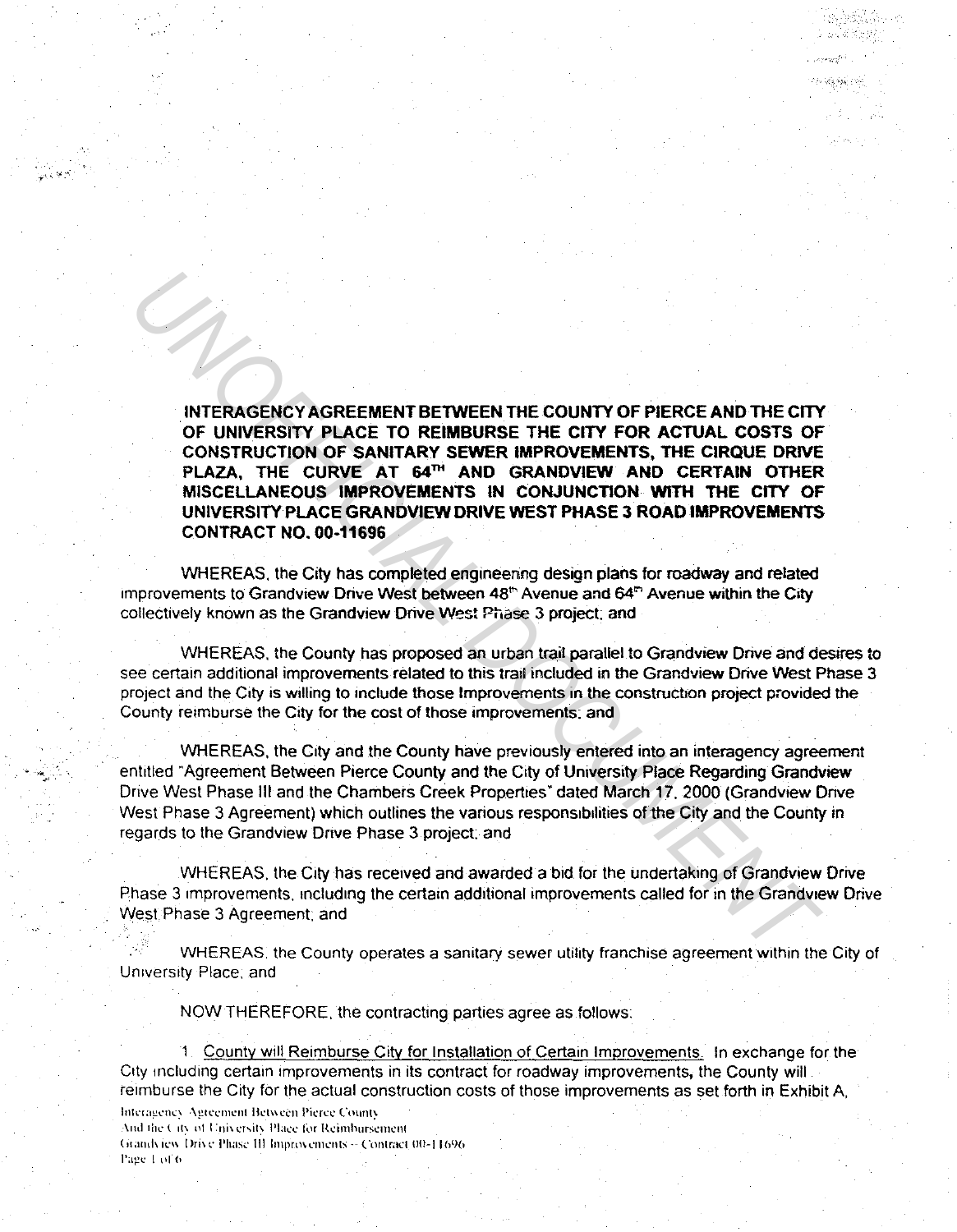subject to the maximum cost set forth in paragraph 2 below.

2. Maximum Reimbursement. Reimbursements by the County to the City shall not exceed the maximum sum of \$322,411.00. Only those expenses that are directly related to the improvements shown in Exhibit "A" herein will be reimbursed to the City. Expenses incurred due to unforeseen circumstances may be reimbursed upon the prior approval of the Wastewater Utility Manager. Pierce County Departmerit of Public Works and Utilities.

,,.,,,

2008年10月

3. City Responsibilities. The City shall be solely responsible for the preparation of requests for bids, bid advertising, proiect management. nsk management. bookkeeping accounting, and data processing, construction management, engineering services, public relations, and for the actual performance of and the supervision of the general contract for road and sewer improvements.

The County wlll reimburse the City only upon receipt of photocopies of properly executed construction invoices related to the installallon of the improvements received by the City from the general contractor The County shall pay the City upon written invoices received from the City on the first business day of each month Partial payment shall be made within 30 days upon each properly documented invoice, unless disputed by the County The City shall retain all records including constructron invoices for pubhc inspection Said records. onginals thereof, shall be subject to inspection by the County upon written demand, therefore. Said records shall be retained by the City in accordance with audit requirements and records retention requirements for public agencies. and shall be retained for no less than five years from date of completion of the general contract. The City shall supply the County with any and all construction invoices, vouchers, and contract correspondence, in support of invoices for payment by reimbursement. <sup>3</sup> Littly Keeshonshinging. The Cuity shall be solely responsible for the pheparation of required to the present constant contessing construction, mand corressing construction management, risk management, bookkeeping accou

4. Performance Bond. The City shall require a performance bond for the entire cost of the construction of the road improvements and the related County improvements outlined 1n Exhibit A. rncludmg change orders in dollar amount from the conlractor. Performance bonds shall be extended as to duration of trme The City shall require that public funds are not expended for the execution of the work for partial performance under the general contract for construction unless construction is performed to the satisfaction of the City's supervising engineer. The City shall supply the County with a true copy of the Notice of Completion and Acceptance of Work. together wrth all certificalions of the supervising engineer

5 Crty as Sole Oblrgor The parties agree that the City 1s the sole obhgor under the general contract for construction of road improvements. The City is the sole obligor for payments to the general contractor. The County shall have no financial responsibility to the general contractor under the general contract for road improvements. The City shall be wholly responsible for the supervision of the general contract for road rmprovements The County shall not be responsible for supervision of the performance of the general contract for road improvements and shall not supply labor for supervision of performance or for engineering services The County shall have no pnvity of contract with the general contractor for road improvements of the City. The enforcement of job site safety rules and regulations shall be the sole responsibility of the City and its supervising engineers.

The City represents to the County that it: ( 1) has appropriations on hand and unexpended balances in the current fiscal year and prior fiscal years, as applicable, to defray the cost of the general contract for road improvements, and (2) has all estates in land that are required for right-of-entry on the premises. as necessary. to execute the scope of work of the general agreement road improvements. together with all related costs, and is ready and able to proceed with the general contract for road improvements as soon as an approved, valid bid is received.

Interagency Agreement Between Pierce County And the City of University Place for Reimbursement. (trandview Drive Phase III Improvements = Contract 00-11696) Page 2 of 6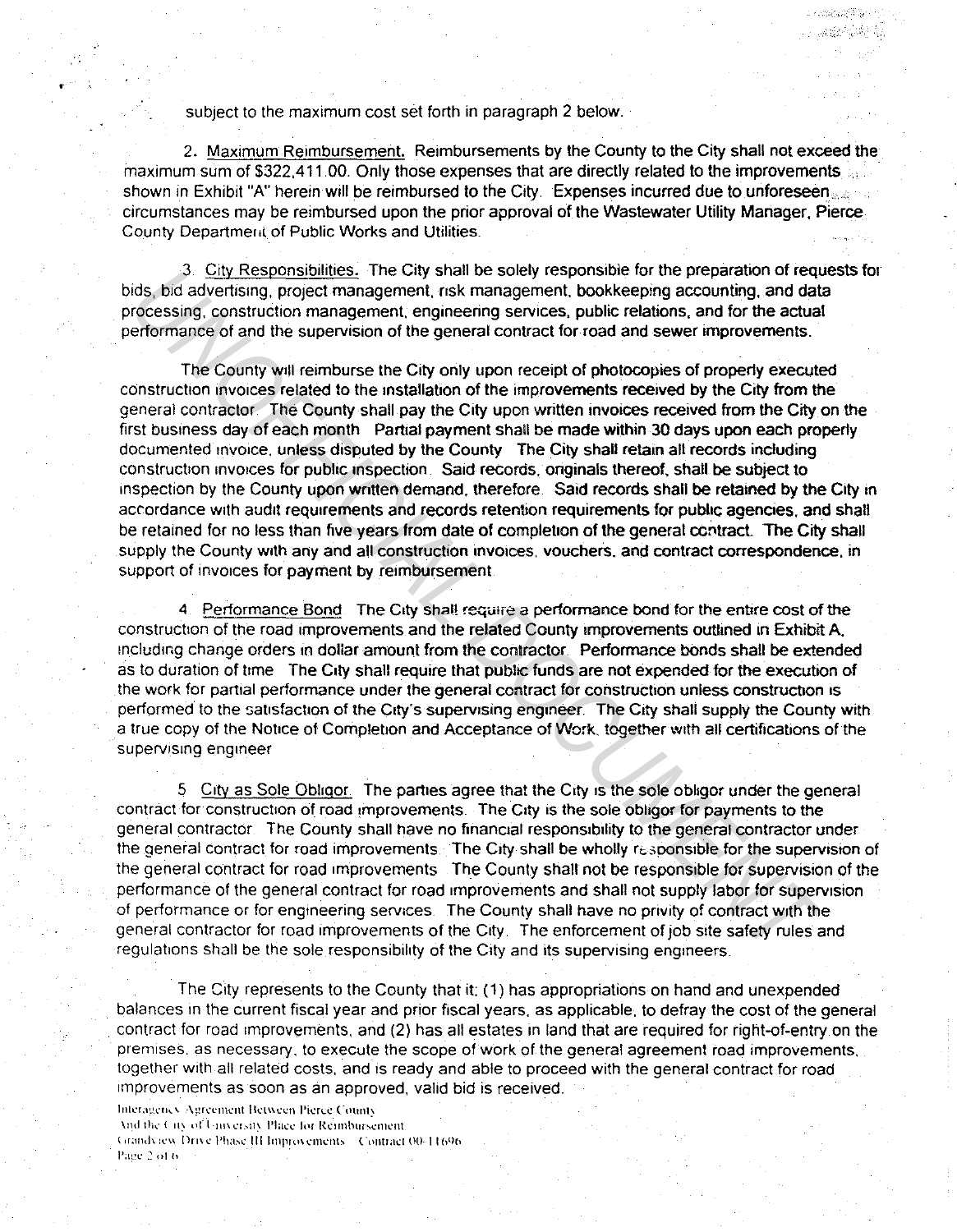6. Sales anu Use Taxes. The County will pay sales and use taxes imposed on goods or services acquired hereunder, as required by law. The City must pay all other taxes including, but not limited to, Business and Occupation Tax, taxes based on the Contractor's gross or net income, or personal property to which the County does not hold title. The County is exempt from Federal Excise Tax.

7. Schedule of General Contract. Executed Change Orders effecting construction of the improvements shall be included with contract.

8. Defense & Indemnity Agreement. The City of University Place agrees to defend, indemnify and save, harmless the County, its appointed and elective officers and employees from and against all loss or expense, including but not limited to judgements, settlements, attorney's fees and costs by reason of any and all claims and demands upon the County. its elected or appointed officials or employees for damages because of personal or bodily injury, including death. at any time resulting therefrom sustained by any person or persons and on account of damage to property. including· 1oss of use thereof, whether such injury to persons or damage to property is due to the negligence of the City of University Place. their subcontractors. its successor or assigns. or its or their agent. servants or employees. the County. its appointed or elected officers. employees or their agents. except only such injury or damage as shall have been occasioned by the sole negligence of the County, its appointed or elected offlc1als or employees **Examples shall be included with contract.** The City of University Place agrees to defend, indemnites the mannifest the County, its appointed and elective officers and employees from and against text harmless the found of

It is further provided that no liability shall attach to the County by reason of entering into this contract. except as expressly provided herein.

9. Severability. If any term or condition of this Agreement or the application thereof to any person(s) or circumstances is held invalid. such invalidity shall not affect other terms. conditions or applications which can be given effect without the invalid term. condition or application. To this end. the terms and conditions of this contract are declared severable.

10 All Writings Contained Herein. This Agreement contains all the terms and conditions agreed upon by the parties. No other understandings. oral or otherwise. regarding the subject matter of this Agreement shall be deemed to exist or to bind any of the parties thereto Any oral representation or understandings not incorporated herein are excluded. Further. any modifications of . this Agreement shall be in writing and signed by both parties. Failure to comply with any of the provisions stated herein shall constitute a material breach of contract and shall be cause for termination. Both parties recognize that time is of the essence in the performance of the provisions of this Agreement. It is also agreed by the parties that the forgiveness of the runperformance of any provisions of this Agreement does not constitute a waiver of any provisions of this Agreement.

11 Venue and Choice of Law. In the event that any litigation should arise concerning the construction or interpretation of any of the terms of the Agreement. the venue of such action of Iltigation shall be in the courts of the State of Washington in and for the County of Pierce. This Agreement shall be governed by the laws of the State of Washington.

12. Entire Agreement. This writing constitutes the entire Agreement between the parties relating to the services to be performed or materials to be furnished hereunder. No modification hereof . shall be effective unless and until such modification is evidenced by writing, signed by all parties to this Agreement

Interagency. Agreement Between Picree County And the City of University Place for Reimbursement. Urandytew Drive Phase III Improvements - Contract 00-11696. 1\1~:1: .\ n1 I•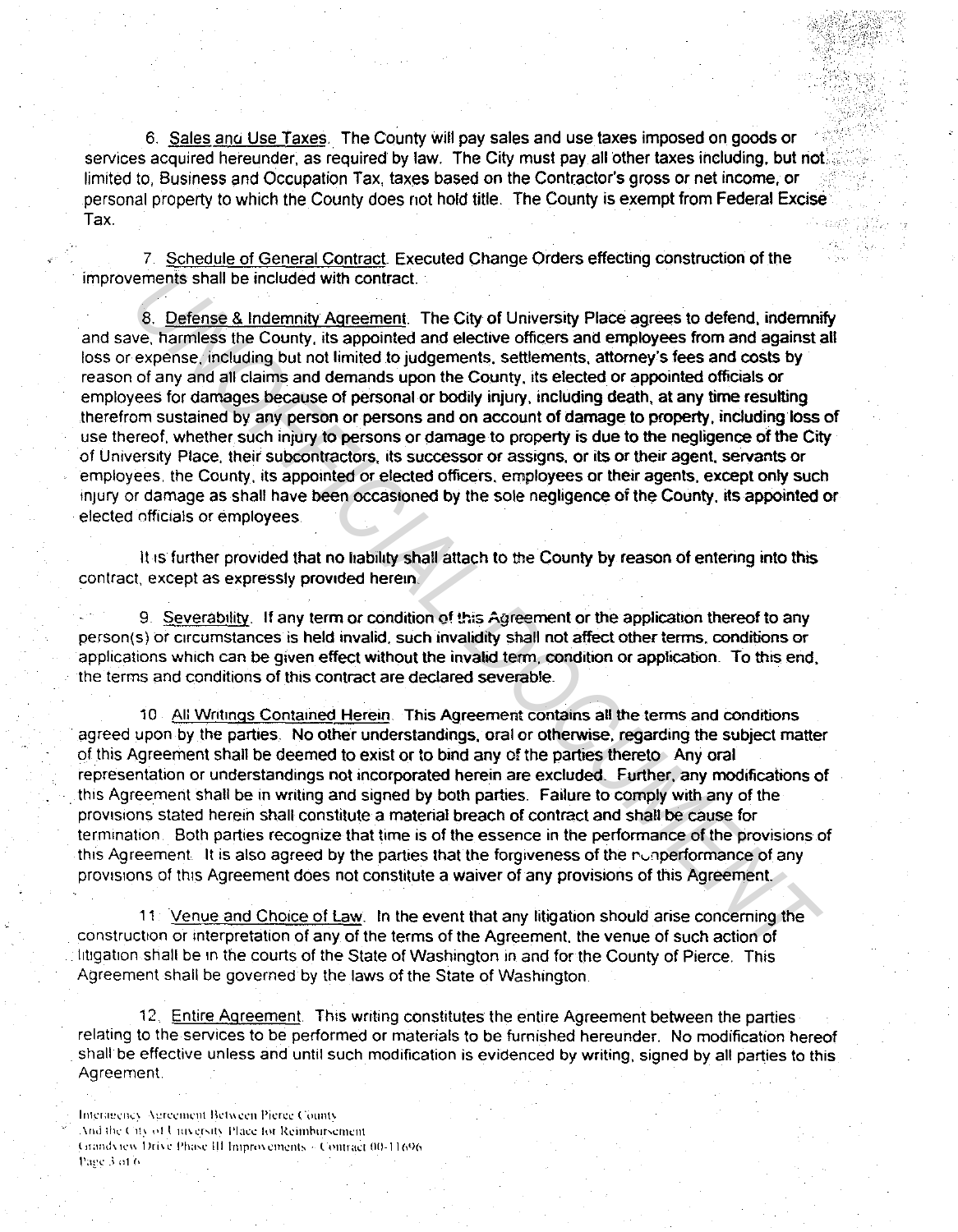13. Miscellaneous. All covenants herein shall be conditions. Time shall be of the essence. Failure on the part of either party to enforce any provisions of the Agreement shall not be construed as a waiver or the right to compel enforcement of such provision of any other provision. The singular number of shall include the plural, and the masculine gender shall include the feminine gender and neuter gender whenever the context of this Agreement permits.

Ŵ  $\Lambda$ 

IN WITNESS WHEREOF, the parties have executed this Agreement this day of  $.2000.$ 

**CITY OF UNIVERSITY PLACE:** 

PIERCE COUNTY:

**CITY MANAGER** 

Date

APPROVED AS TO FORM:

**DEPARTMENT DIRECTOR** 

Date

APPROVED AS TO FORM:

**CITY ATTORNEY Date**  DEPARTMENT DIRECTOR

**Date** 

**BUDGET & FINANCE** 

**Date** 

**EXECUTIVE DIRECTOR** Date

**COUNTY EXECUTIVE** 

**Date** 

Interagency Agreement Between Pierce County And the City of University Place for Reimbursement Grandview Drive Phase III Improvements - Contract 00-11696 Page 4 of 6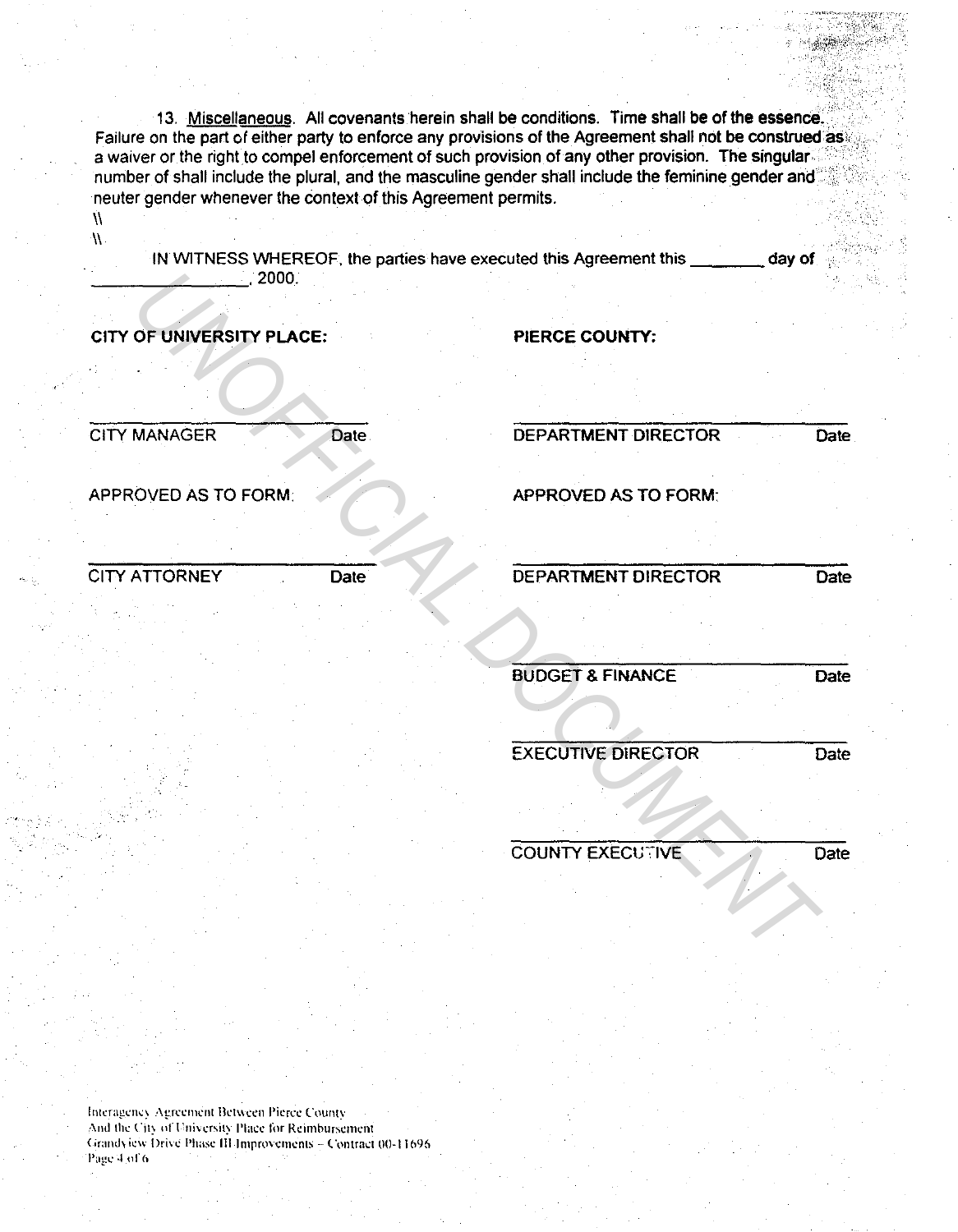## EXHIBIT "A"<br>List of Improvements in Grandview Phase 3 Project<br>Reimbursable by Pierce County

| ltem Description                                     |                 | Amount          |
|------------------------------------------------------|-----------------|-----------------|
| Realignment of Curve at 64th and Grandview           |                 |                 |
| 1 Additional right-of-way for new curve radius       | 15,600.00<br>S. |                 |
| 2 Additional Design Engineering for new cruve radius | 21,050.00       |                 |
| 3 Addional Roadway Construction                      | 52,159,00       |                 |
| 4 Additional Sidewalk Construction                   | 18,164,00       |                 |
| 5 Additional Landscaping                             | 40,666.00       |                 |
| <b>Subtotal Realingment of Curve</b>                 |                 | 147,639.00<br>s |
| Other Improvements                                   |                 |                 |
| 6 Sewer Adjustments                                  | 1,875,00        |                 |
| 7 Fencing                                            | 43,806.00       |                 |
| 8 Curve Wall at 64th and Grandview                   | 51,712.00       |                 |
| 9 Cirque Drive Plaza                                 | 35,000.00       |                 |
| Subtotal Other Improvements                          |                 | 132,393.00      |
| 10 Underground Electrical Lines                      |                 | 30.879.00       |
| 11 Construction Management - Gray and Osborne        |                 | 11,500.00       |
| Total                                                |                 | 322.411.00      |
|                                                      |                 |                 |

Intersgency Agreement Between Pierce County<br>And the City of University Place for Reimbursement<br>Grandview Drive Phase III Improvements – Contract 00-11696<br>Page 5 of 6